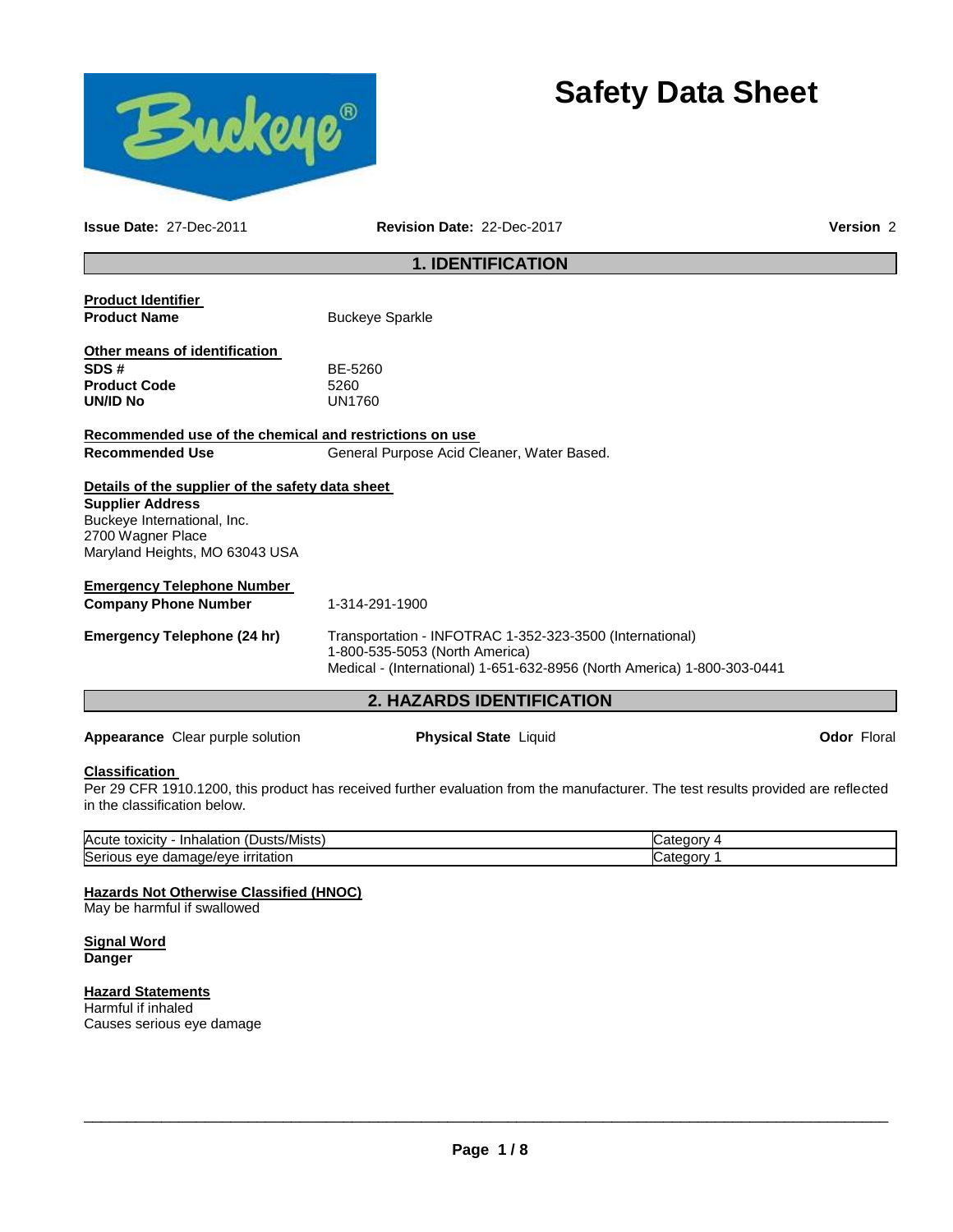

#### **Precautionary Statements - Prevention**

Avoid breathing dust/fume/gas/mist/vapors/spray Use only outdoors or in a well-ventilated area Wear protective gloves/protective clothing/eye protection/face protection

#### **Precautionary Statements - Response**

IF IN EYES: Rinse cautiously with water for several minutes. Remove contact lenses, if present and easy to do. Continue rinsing Immediately call a poison center or doctor/physician

IF INHALED: Remove victim to fresh air and keep at rest in a position comfortable for breathing Call a poison center or doctor/physician if you feel unwell

#### **Other Hazards**

Toxic to aquatic life with long lasting effects

# **3. COMPOSITION/INFORMATION ON INGREDIENTS**

| .<br>- - --<br>ame                  | $\mathbf{r}$<br>⊺ NC            | n.<br>w.<br>70 |
|-------------------------------------|---------------------------------|----------------|
| -<br>acıd<br>norio<br>n<br>___<br>. | ົດເມ<br>7664-.<br>30.<br>.<br>. | 36.3           |

\*\*If Chemical Name/CAS No is "proprietary" and/or Weight-% is listed as a range, the specific chemical identity and/or percentage of composition has been withheld as a trade secret.\*\*

# **4. FIRST-AID MEASURES**

#### **First Aid Measures**

| <b>Eve Contact</b>                  | Rinse immediately with plenty of water, also under the eyelids, for at least 15 minutes. Call<br>a physician immediately.                                                          |
|-------------------------------------|------------------------------------------------------------------------------------------------------------------------------------------------------------------------------------|
| <b>Skin Contact</b>                 | Wash area with soap and water. If skin irritation persists, call a physician.                                                                                                      |
| <b>Inhalation</b>                   | IF INHALED: Remove victim to fresh air and keep at rest in a position comfortable for<br>breathing. Get medical attention if you feel unwell.                                      |
| Ingestion                           | Drink 2-3 large glasses of water. Do not induce vomiting. Call a physician. Never give<br>anything by mouth to an unconscious person.                                              |
| Most important symptoms and effects |                                                                                                                                                                                    |
| <b>Symptoms</b>                     | Contact will cause irritation and redness to exposed areas. May cause redness, pain, and<br>severe skin burns. May cause severe irritation with redness, pain, and blurred vision. |

#### **Indication of any immediate medical attention and special treatment needed**

**Notes to Physician**  Treat symptomatically.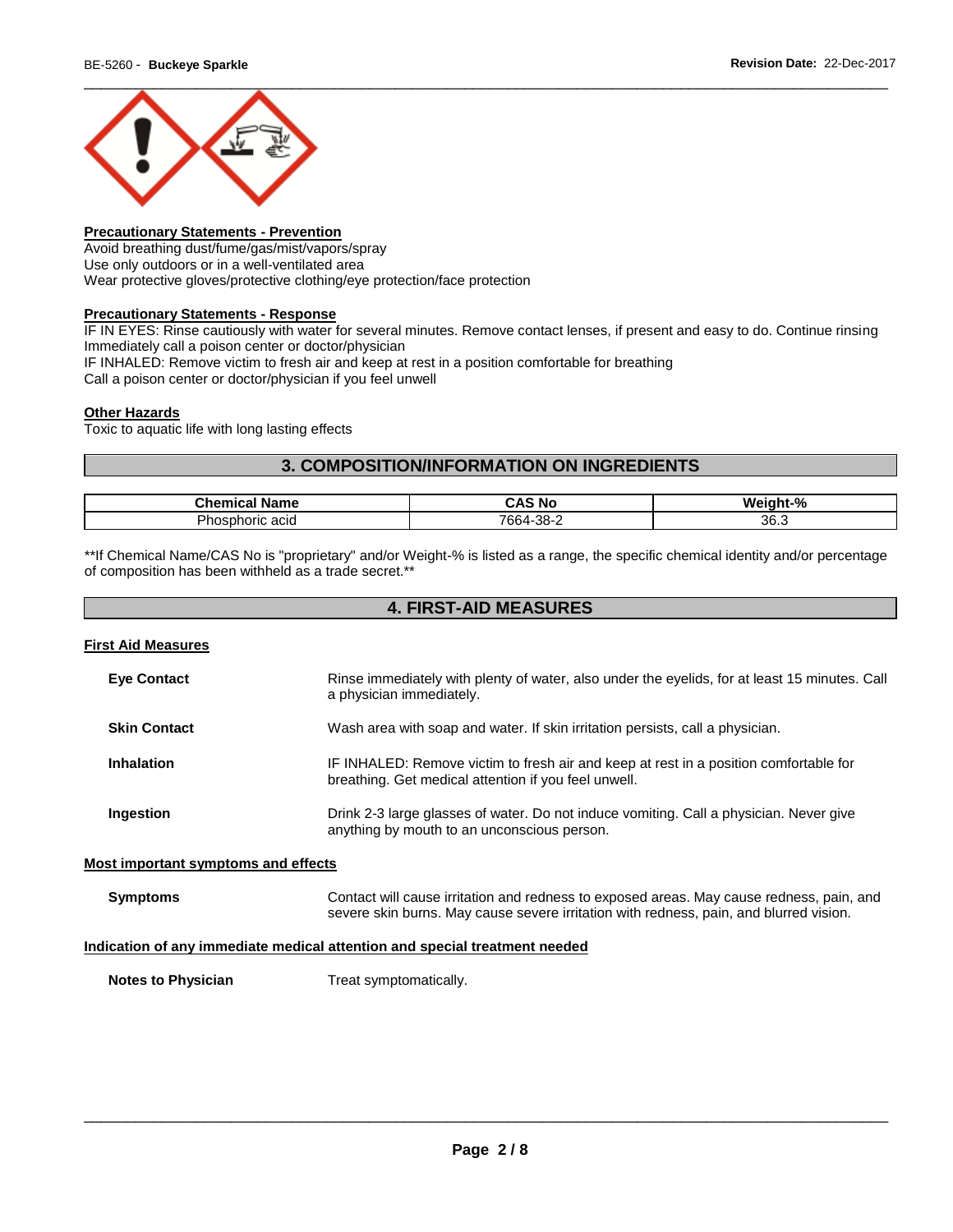### \_\_\_\_\_\_\_\_\_\_\_\_\_\_\_\_\_\_\_\_\_\_\_\_\_\_\_\_\_\_\_\_\_\_\_\_\_\_\_\_\_\_\_\_\_\_\_\_\_\_\_\_\_\_\_\_\_\_\_\_\_\_\_\_\_\_\_\_\_\_\_\_\_\_\_\_\_\_\_\_\_\_\_\_\_\_\_\_\_\_\_\_\_ **5. FIRE-FIGHTING MEASURES**

#### **Suitable Extinguishing Media**

Use extinguishing measures that are appropriate to local circumstances and the surrounding environment.

#### **Unsuitable Extinguishing Media** Not determined.

#### **Specific Hazards Arising from the Chemical**

Combustion products may be toxic.

**Hazardous Combustion Products** Carbon oxides. Phosphorus oxides.

#### **Protective equipment and precautions for firefighters**

As in any fire, wear self-contained breathing apparatus pressure-demand, MSHA/NIOSH (approved or equivalent) and full protective gear.

# **6. ACCIDENTAL RELEASE MEASURES**

#### **Personal precautions, protective equipment and emergency procedures**

| <b>Personal Precautions</b>      | Use personal protection recommended in Section 8.                                                                                                                   |  |
|----------------------------------|---------------------------------------------------------------------------------------------------------------------------------------------------------------------|--|
| <b>Environmental Precautions</b> | Prevent from entering into soil, ditches, sewers, waterways and/or groundwater. See<br>Section 12, Ecological Information. See Section 13: DISPOSAL CONSIDERATIONS. |  |

#### **Methods and material for containment and cleaning up**

| <b>Methods for Containment</b> | Prevent further leakage or spillage if safe to do so.                                                                                                                                                 |  |
|--------------------------------|-------------------------------------------------------------------------------------------------------------------------------------------------------------------------------------------------------|--|
| <b>Methods for Clean-Up</b>    | Dilute with large amounts of water. Pick up with mops into a plastic bucket. Wash area with<br>an alkaline detergent, followed by a clear water rinse. Allow floor to dry before allowing<br>traffic. |  |

# **7. HANDLING AND STORAGE**

#### **Precautions for safe handling**

**Advice on Safe Handling** Handle in accordance with good industrial hygiene and safety practice. Use personal protection recommended in Section 8. Avoid contact with skin, eyes or clothing. Wash face, hands, and any exposed skin thoroughly after handling. Do not breathe dust/fume/gas/mist/vapors/spray. Use only in well-ventilated areas.

#### **Conditions for safe storage, including any incompatibilities**

| <b>Storage Conditions</b>  | Keep containers tightly closed in a dry, cool and well-ventilated place. Keep container<br>closed when not in use. Store on low shelves. Store away from incompatible materials.<br>Store at room temperature. |
|----------------------------|----------------------------------------------------------------------------------------------------------------------------------------------------------------------------------------------------------------|
| <b>Packaging Materials</b> | Rinse container before discarding.                                                                                                                                                                             |
| Incompatible Materials     | Chlorine bleach, Caustics, Alkalis,                                                                                                                                                                            |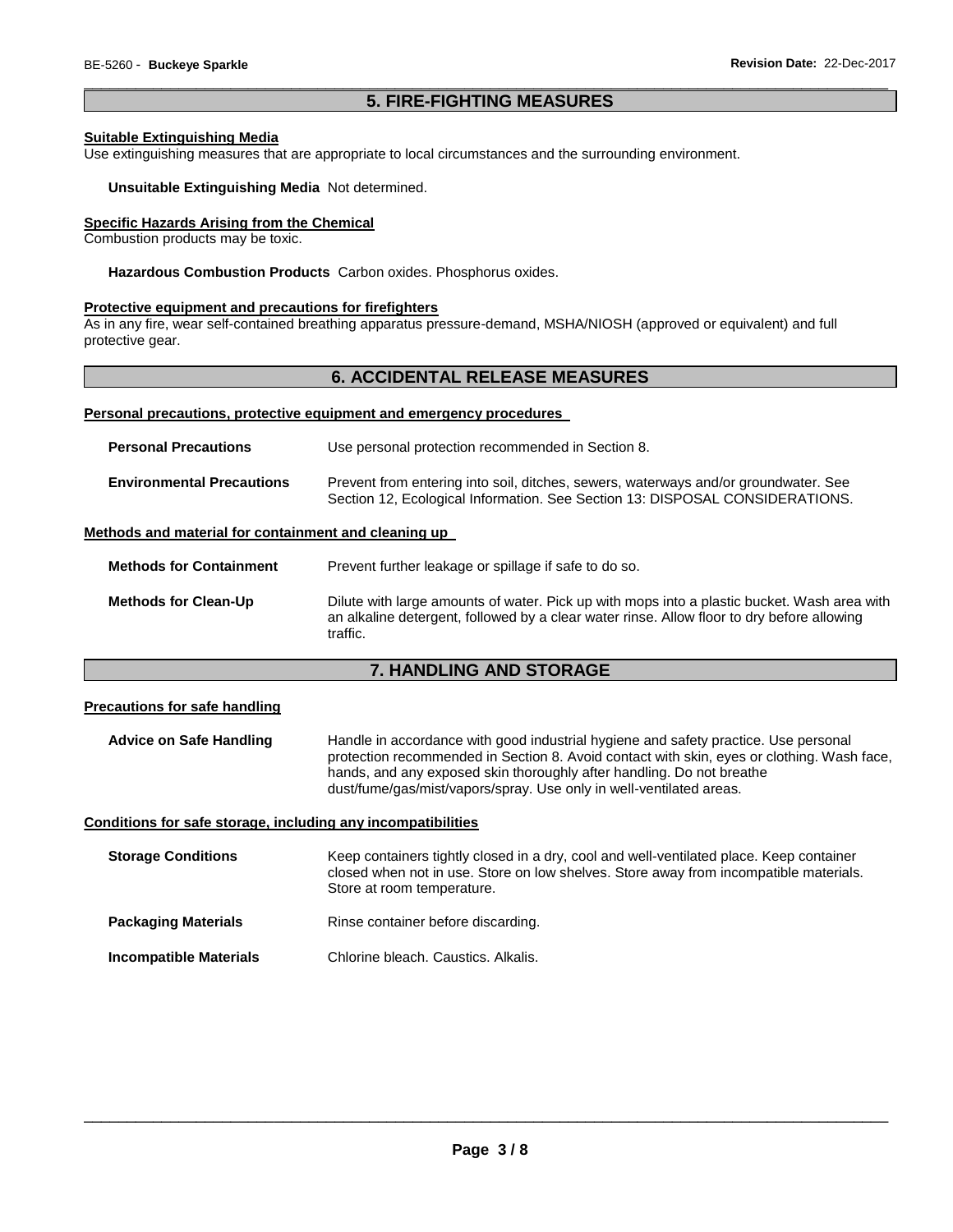## \_\_\_\_\_\_\_\_\_\_\_\_\_\_\_\_\_\_\_\_\_\_\_\_\_\_\_\_\_\_\_\_\_\_\_\_\_\_\_\_\_\_\_\_\_\_\_\_\_\_\_\_\_\_\_\_\_\_\_\_\_\_\_\_\_\_\_\_\_\_\_\_\_\_\_\_\_\_\_\_\_\_\_\_\_\_\_\_\_\_\_\_\_ **8. EXPOSURE CONTROLS/PERSONAL PROTECTION**

#### **Exposure Guidelines**

| <b>Chemical Name</b> | <b>ACGIH TLV</b>          | <b>OSHA PEL</b>                    | <b>NIOSH IDLH</b>           |
|----------------------|---------------------------|------------------------------------|-----------------------------|
| Phosphoric acid      | STEL: 3 mg/m <sup>3</sup> | TWA: 1 mg/m <sup>3</sup>           | IDLH: $1000 \text{ mg/m}^3$ |
| 7664-38-2            | TWA: 1 mg/m <sup>3</sup>  | (vacated) TWA: 1 mg/m <sup>3</sup> | TWA: 1 $mq/m3$              |
|                      |                           | (vacated) STEL: $3 \text{ mg/m}^3$ | STEL: $3 \text{ mq/m}^3$    |

#### **Appropriate engineering controls**

**Engineering Controls** Ensure adequate ventilation, especially in confined areas. Eyewash stations. Showers.

#### **Individual protection measures, such as personal protective equipment**

| <b>Eye/Face Protection</b>      | Splash goggles or safety glasses.                          |
|---------------------------------|------------------------------------------------------------|
| <b>Skin and Body Protection</b> | Wear suitable protective clothing.                         |
| <b>Respiratory Protection</b>   | Ensure adequate ventilation, especially in confined areas. |

**General Hygiene Considerations** Handle in accordance with good industrial hygiene and safety practice. Wash hands thoroughly after handling. Wash contaminated clothing before reuse.

# **9. PHYSICAL AND CHEMICAL PROPERTIES**

#### **Information on basic physical and chemical properties**

| <b>Physical State</b> |  |
|-----------------------|--|
| Appearance            |  |
| Color                 |  |

**Melting Point/Freezing Point Mot determined Boiling Point/Boiling Range 100 °C/212 °F Boiling Point/Boiling Range Flash Point Evaporation Rate 1.0 CONSERVING THE CONSERVANCE (Water = 1) CONSERVING THE CONSERVANCE OF A CONSERVANCE CONSERVANCE (Water = 1) Flammability (Solid, Gas)** Liquid-Not applicable **Upper Flammability Limits** Not applicable **Lower Flammability Limit** Not applicable **Vapor Pressure Not determined Not determined Vapor Density Not determined Specific Gravity** 1.23 **Water Solubility Infinite Solubility in other solvents** Not determined **Partition Coefficient Not determined Auto-ignition Temperature** Not determined **Decomposition Temperature** Not determined **Kinematic Viscosity Not determined Dynamic Viscosity Not determined Explosive Properties** Not determined **Oxidizing Properties** Not determined

Liquid **Appearance 2 Clear purple solution <b>Clear purple solution Clear purple solution Odor Clear Ploral Color** Clear purple **Odor Threshold** Not determined

**Property Construction State Construction Values Remarks • Method Remarks • Method pH**  $\sqrt{1.0 \text{ (conc)}}$ 1.9 ± 0.2 (1:128 dilution) **Flag Closed Cup Point 2** Tag Closed Cup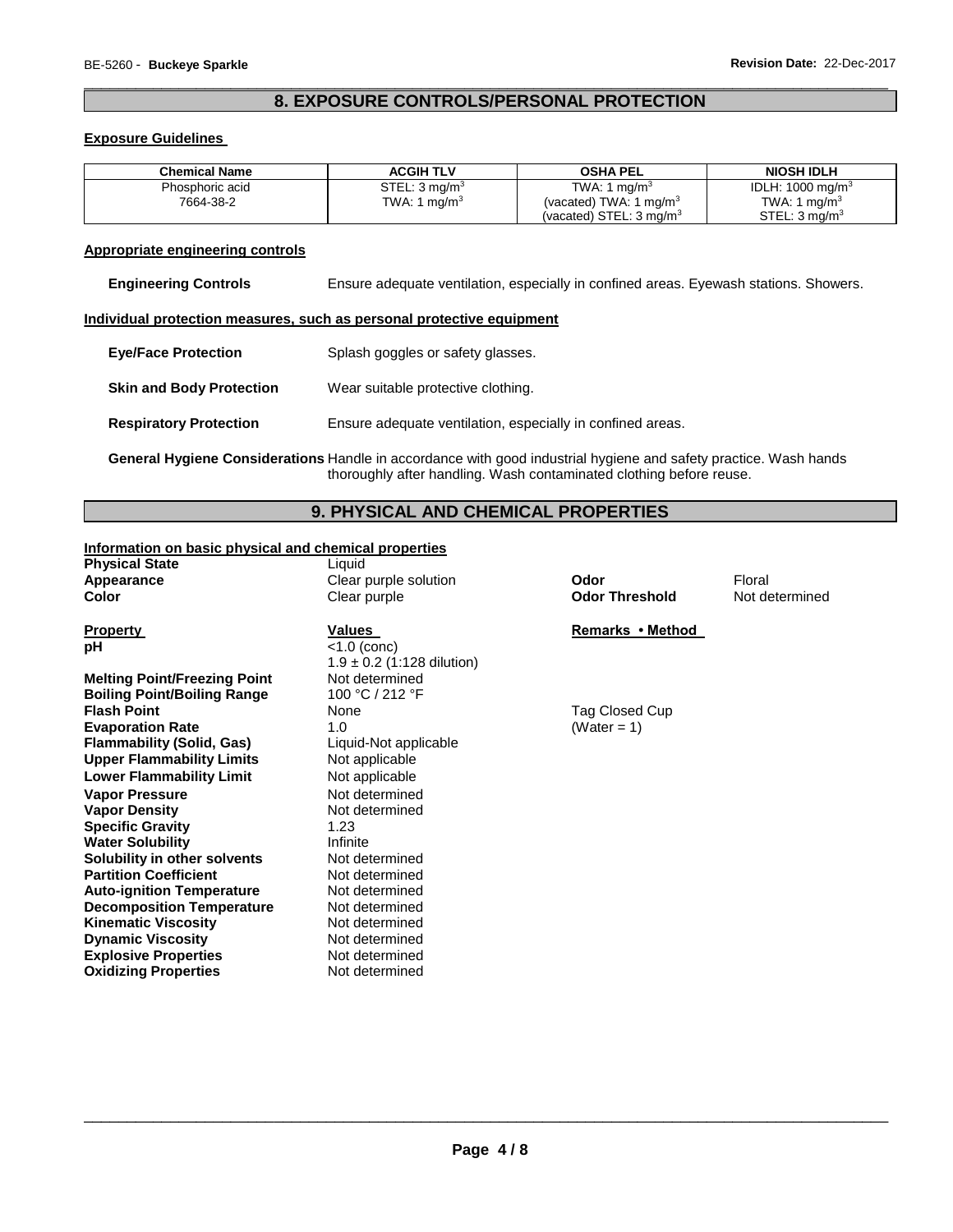# \_\_\_\_\_\_\_\_\_\_\_\_\_\_\_\_\_\_\_\_\_\_\_\_\_\_\_\_\_\_\_\_\_\_\_\_\_\_\_\_\_\_\_\_\_\_\_\_\_\_\_\_\_\_\_\_\_\_\_\_\_\_\_\_\_\_\_\_\_\_\_\_\_\_\_\_\_\_\_\_\_\_\_\_\_\_\_\_\_\_\_\_\_ **10. STABILITY AND REACTIVITY**

#### **Reactivity**

Not reactive under normal conditions.

#### **Chemical Stability**

Stable under recommended storage conditions.

#### **Possibility of Hazardous Reactions**

None under normal processing.

#### **Hazardous Polymerization** Hazardous polymerization does not occur.

#### **Conditions to Avoid**

Keep separated from incompatible substances. Keep out of reach of children. Avoid contact with ferrous metals and Formica.

#### **Incompatible Materials**

Chlorine bleach. Caustics. Alkalis.

#### **Hazardous Decomposition Products**

Carbon oxides. Phosphorous oxides.

# **11. TOXICOLOGICAL INFORMATION**

#### **Information on likely routes of exposure**

| <b>Product Information</b> |                              |
|----------------------------|------------------------------|
| <b>Eye Contact</b>         | Causes serious eye damage.   |
| <b>Skin Contact</b>        | Avoid contact with skin.     |
| <b>Inhalation</b>          | Harmful if inhaled.          |
| Ingestion                  | May be harmful if swallowed. |

#### **Component Information**

| <b>Chemical Name</b> | Oral LD50            | Dermal LD50             | <b>Inhalation LC50</b>                  |
|----------------------|----------------------|-------------------------|-----------------------------------------|
| Phosphoric acid      | $= 1530$ mg/kg (Rat) | $= 2730$ mg/kg (Rabbit) | $(Rat)$ 1 h<br>$>850$ mg/m <sup>3</sup> |
| 7664-38-2            |                      |                         |                                         |

#### **Information on physical, chemical and toxicological effects**

**Symptoms** Please see section 4 of this SDS for symptoms.

#### **Delayed and immediate effects as well as chronic effects from short and long-term exposure**

**Carcinogenicity** This product does not contain any carcinogens or potential carcinogens as listed by OSHA, IARC or NTP.

#### **Numerical measures of toxicity**

Not determined

# **12. ECOLOGICAL INFORMATION**

#### **Ecotoxicity**

Toxic to aquatic life with long lasting effects.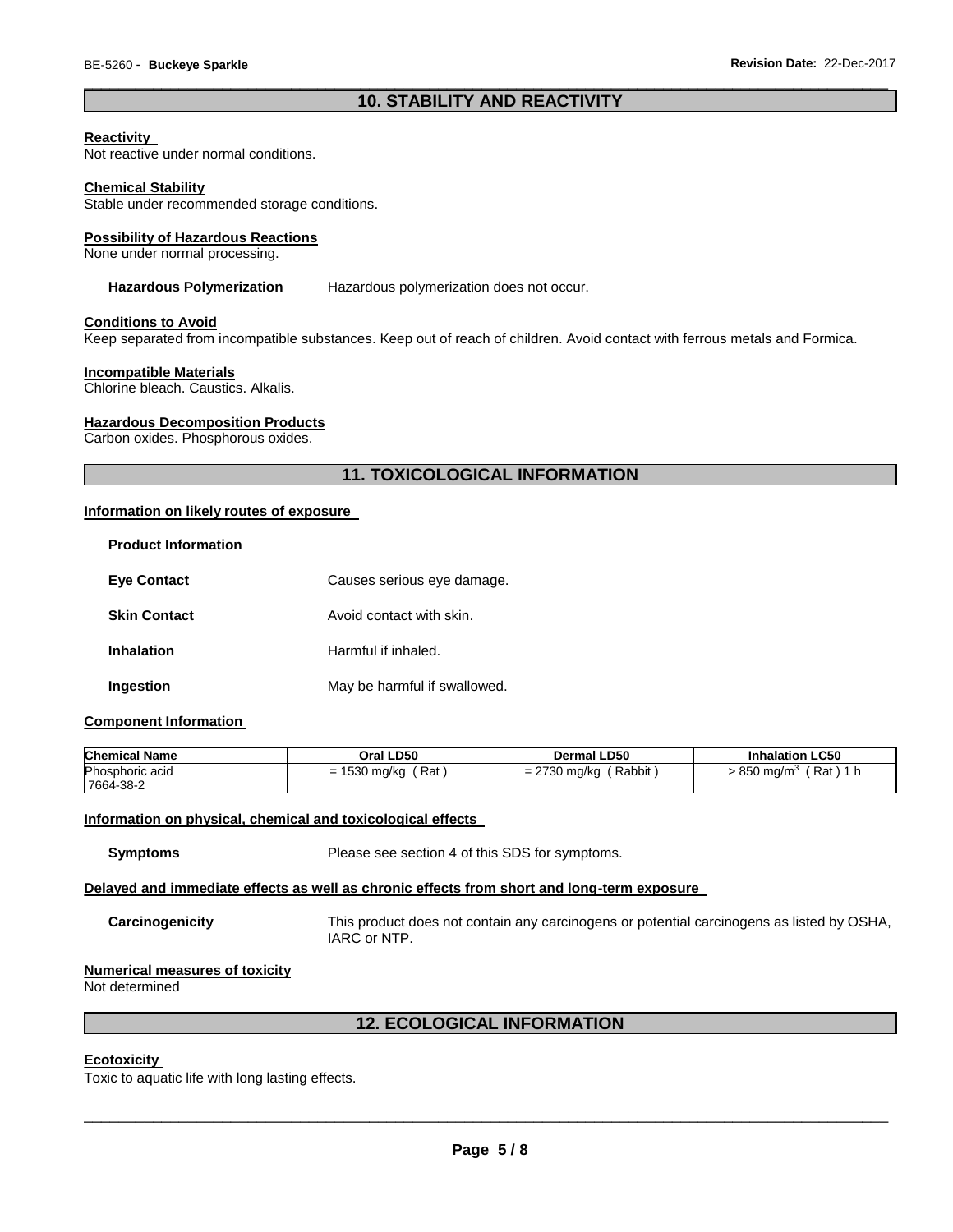# **Component Information**

| <b>Chemical Name</b>         | Algae/aguatic plants | ™ish                                        | <b>Toxicity to</b><br>microorganisms | Crustacea                            |
|------------------------------|----------------------|---------------------------------------------|--------------------------------------|--------------------------------------|
| Phosphoric acid<br>7664-38-2 |                      | 3 - 3.5: 96 h Gambusia<br>affinis mɑ/L LC50 |                                      | 4.6: 12 h Daphnia magna<br>ma/L EC50 |

\_\_\_\_\_\_\_\_\_\_\_\_\_\_\_\_\_\_\_\_\_\_\_\_\_\_\_\_\_\_\_\_\_\_\_\_\_\_\_\_\_\_\_\_\_\_\_\_\_\_\_\_\_\_\_\_\_\_\_\_\_\_\_\_\_\_\_\_\_\_\_\_\_\_\_\_\_\_\_\_\_\_\_\_\_\_\_\_\_\_\_\_\_

## **Persistence/Degradability**

Not determined.

#### **Bioaccumulation**

Not determined.

# **Mobility**

Not determined

# **Other Adverse Effects**

Not determined

# **13. DISPOSAL CONSIDERATIONS**

## **Waste Treatment Methods**

| Disposal of Wastes     | Disposal should be in accordance with applicable regional, national and local laws and<br>regulations. |
|------------------------|--------------------------------------------------------------------------------------------------------|
| Contaminated Packaging | Disposal should be in accordance with applicable regional, national and local laws and<br>regulations. |

#### **California Hazardous Waste Status**

| <b>Chemical Name</b> | California Hazardous Waste Status |
|----------------------|-----------------------------------|
| Phosphoric acid      | Corrosive                         |
| 7664-38-2            |                                   |

# **14. TRANSPORT INFORMATION**

| <b>Note</b>                                                                                                  | Please see current shipping paper for most up to date shipping information, including<br>exemptions and special circumstances. |
|--------------------------------------------------------------------------------------------------------------|--------------------------------------------------------------------------------------------------------------------------------|
| <b>DOT</b><br><b>UN/ID No</b><br><b>Proper Shipping Name</b><br><b>Hazard Class</b><br><b>Packing Group</b>  | <b>UN1760</b><br>Corrosive liquid, n.o.s. (Phosphoric acid)<br>8<br>Ш                                                          |
| <b>IATA</b><br><b>UN/ID No</b><br><b>Proper Shipping Name</b><br><b>Hazard Class</b><br><b>Packing Group</b> | UN1760<br>Corrosive liquid, n.o.s. (Phosphoric acid)<br>8<br>Ш                                                                 |
| <b>IMDG</b><br><b>UN/ID No</b><br><b>Proper Shipping Name</b><br><b>Hazard Class</b><br><b>Packing Group</b> | UN1760<br>Corrosive liquid, n.o.s. (Phosphoric acid)<br>8<br>Ш                                                                 |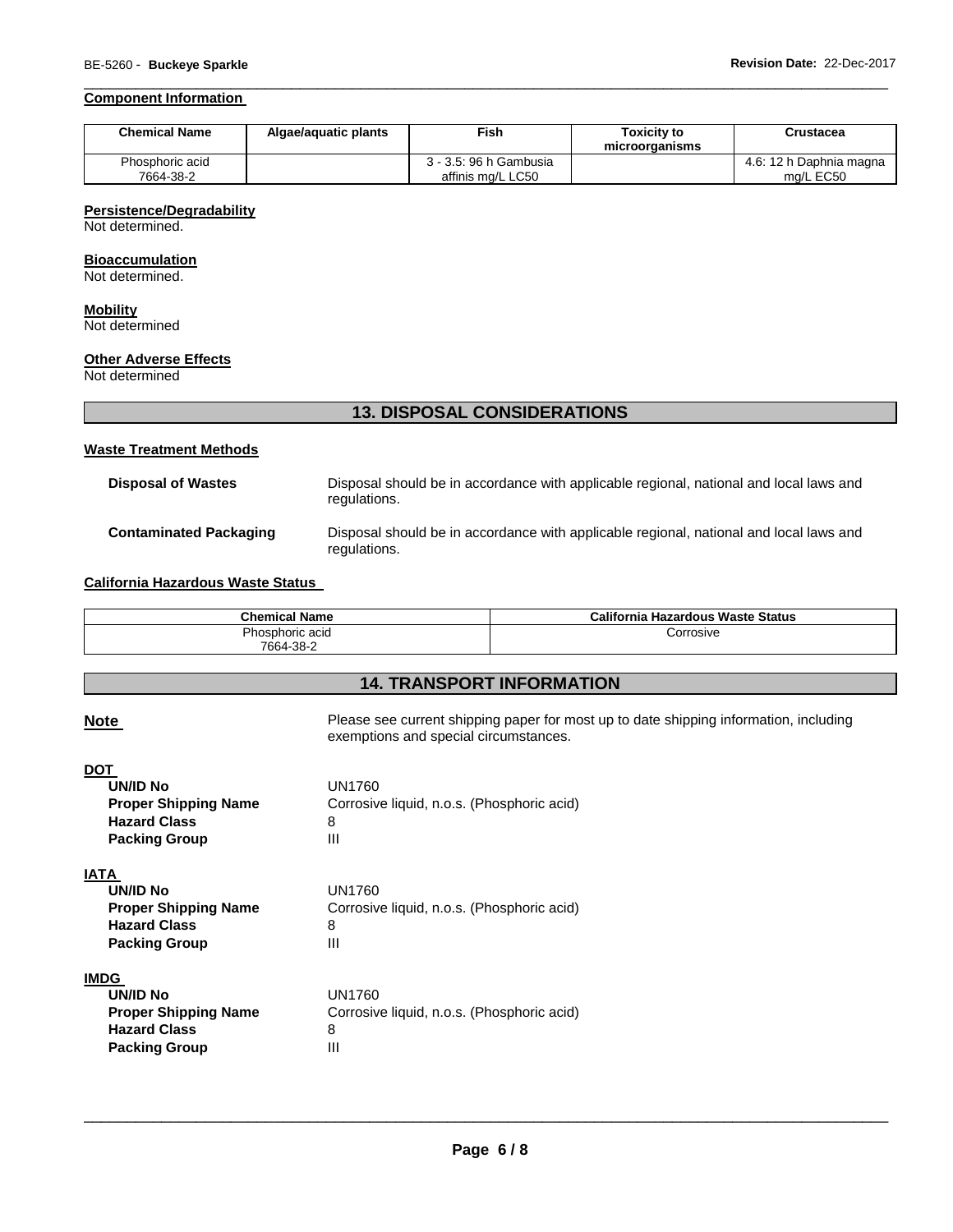# \_\_\_\_\_\_\_\_\_\_\_\_\_\_\_\_\_\_\_\_\_\_\_\_\_\_\_\_\_\_\_\_\_\_\_\_\_\_\_\_\_\_\_\_\_\_\_\_\_\_\_\_\_\_\_\_\_\_\_\_\_\_\_\_\_\_\_\_\_\_\_\_\_\_\_\_\_\_\_\_\_\_\_\_\_\_\_\_\_\_\_\_\_ **15. REGULATORY INFORMATION**

#### **International Inventories**

| Chemical Name        | <b>TSCA</b> | <b>DSL</b> | <b>NDSL</b> | <b>EINECS</b> | <b>ELINCS</b> | <b>ENCS</b> | <b>IECSC</b> | I/T<br><b>NEVL</b> | <b>PICCS</b> | <b>AICS</b> |
|----------------------|-------------|------------|-------------|---------------|---------------|-------------|--------------|--------------------|--------------|-------------|
| Phosphoric a<br>acio | Present     |            |             | Present       |               | Present     |              | Present            |              |             |

#### **Legend:**

*TSCA - United States Toxic Substances Control Act Section 8(b) Inventory* 

*DSL/NDSL - Canadian Domestic Substances List/Non-Domestic Substances List* 

*EINECS/ELINCS - European Inventory of Existing Chemical Substances/European List of Notified Chemical Substances* 

*ENCS - Japan Existing and New Chemical Substances* 

*IECSC - China Inventory of Existing Chemical Substances* 

*KECL - Korean Existing and Evaluated Chemical Substances* 

*PICCS - Philippines Inventory of Chemicals and Chemical Substances* 

*AICS - Australian Inventory of Chemical Substances* 

#### **US Federal Regulations**

# **CERCLA**

| <b>Chemical Name</b> | <b>Hazardous Substances RQs</b> | <b>CERCLA/SARA RQ</b> | <b>Reportable Quantity (RQ)</b> |
|----------------------|---------------------------------|-----------------------|---------------------------------|
| Phosphoric acid      | 5000 lb                         |                       | RQ 5000 lb final RQ             |
| 7664-38-2            |                                 |                       | RQ 2270 kg final RQ             |

#### **SARA 313**

Section 313 of Title III of the Superfund Amendments and Reauthorization Act of 1986 (SARA). This product does not contain any chemicals which are subject to the reporting requirements of the Act and Title 40 of the Code of Federal Regulations, Part 372

#### **CWA (Clean Water Act)**

| <b>Chemical Name</b> | <b>CWA - Reportable</b><br>Quantities | <b>CWA - Toxic Pollutants CWA - Priority Pollutants</b> | <b>CWA - Hazardous</b><br><b>Substances</b> |
|----------------------|---------------------------------------|---------------------------------------------------------|---------------------------------------------|
| Phosphoric acid      | 5000 lb                               |                                                         |                                             |

#### **US State Regulations**

#### **California Proposition 65**

This product does not contain any Proposition 65 chemicals.

#### **U.S. State Right-to-Know Regulations**

| Chemical<br>Name | <b>New Jersey</b> | sachusetts<br>ма | Pennsvlvania |
|------------------|-------------------|------------------|--------------|
| hosphoric acid   |                   |                  |              |
| 7664-38-2        |                   |                  |              |